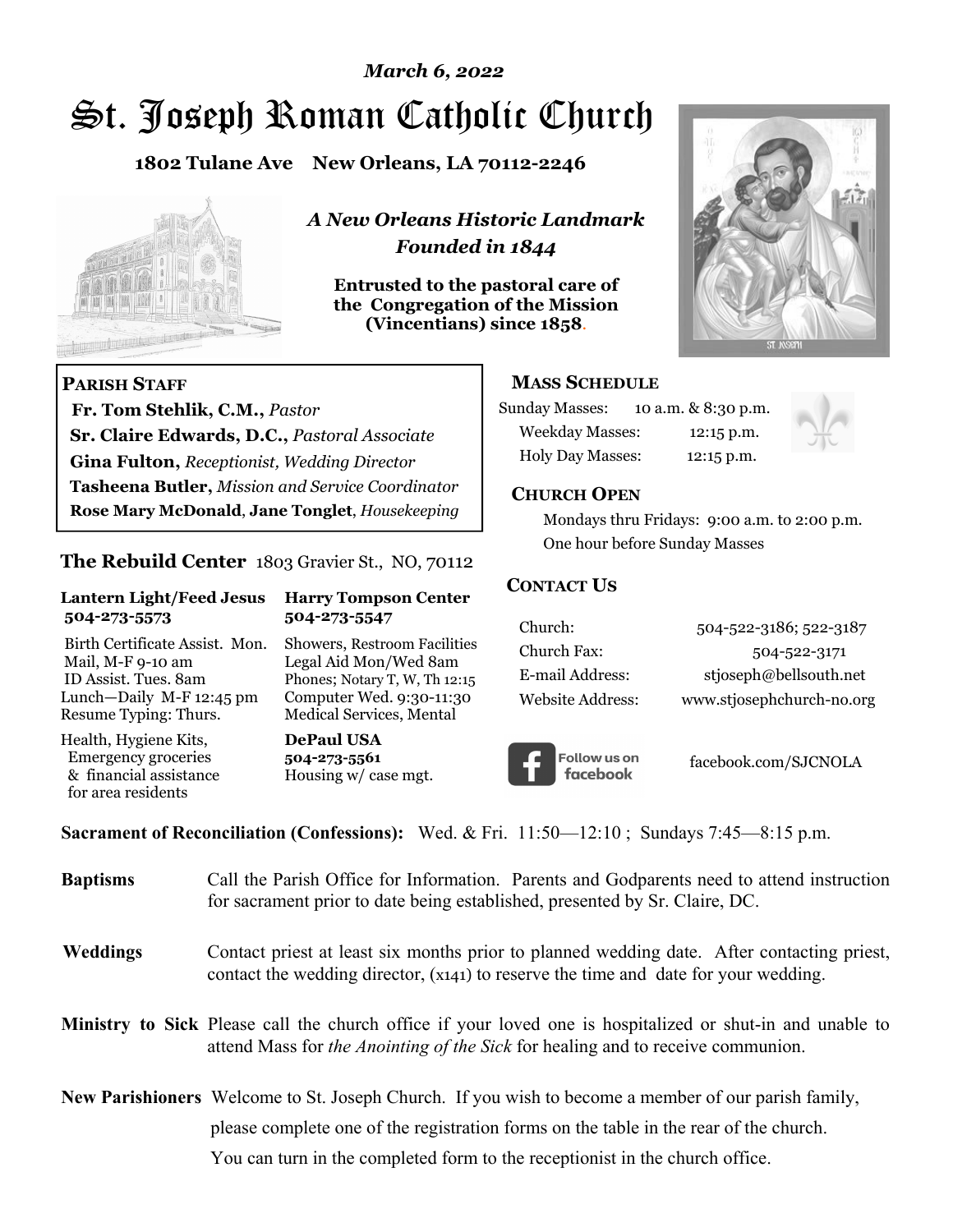# **First Sunday of Lent** March 6, 2022

| 10:00 am St. Joseph Parishioners and Benefactors<br>8:30 pm Myrone & Eva Guillory +; Joseph Morales, Jr. +; Sterling Millet |                                                 |  |
|-----------------------------------------------------------------------------------------------------------------------------|-------------------------------------------------|--|
| Monday, March 7, 2022—Ss Perpetua and Felicity                                                                              | Sunday, March 6, One in Faith #981              |  |
| 12:15 pm Joseph Morales, Jr. +                                                                                              | <b>READINGS FOR THE WEEK</b>                    |  |
| Tues, March. 8, 2022-St. John of God                                                                                        | Monday: Lv 19:1-18; Ps 19:8-15; Mt 25:31-46     |  |
| $12:15$ pm Jean Kavanagh +                                                                                                  | Tuesday: Is 55:10-11; Ps 34:4-19; Mt 6:7-15     |  |
| Wed., March 9, 2022—St. Frances of Rome                                                                                     | Wednesday: Jon 3:1-10; Ps 51; Lk 11:29-32       |  |
| 12:05 pm Patrick & Lois Gandolfi +                                                                                          | Thursday: Est C:12-16, 23-25; Ps 138; Mt 7:7-12 |  |
| Thursday, March 10, 2022—St. Katharine Drexel                                                                               | Friday: Ez 18:21-28; Ps 130:1-8; Mt 5:20-26     |  |
| 12:15 pm Nick Ford                                                                                                          | Saturday: Dt 26:16-19; Ps 119:1-8; Mt 5:43-48   |  |
| Friday, March 11, 2022-St. Casmir                                                                                           | Sunday: Gn 15:5-12, 17-18; Ps 27:1, 7-9, 13-14; |  |
| 12:15 pm Ken Kussman                                                                                                        | Phil $3:17 - 4:1$ ; Lk $9:28-36$                |  |

#### **YOUR PRAYERS ARE ASKED FOR THE FOLLOWING PARISHIONERS , WHO ARE IN NEED OF HEALING:**

 Beatrice Augustin, Anthony Blaise, Clarke Bordelon, Lawrence & Mamie Brown, John & Cindi Caron, Ellen Carty, Sue Dakote, Gretchen Delo, Joyce Delo, Mary Duet, John & Kathleen Gebbia, John & Sylvia Powell, Joseph Delay, Terry Eggleston, Linda Elwood, Francis Frught, Heather Faircloth, June & Mark Eiserloh, Frances Fiegler, Shirley Gaither, Nancy Hale, CHF, Roselyn Hansen, John Hakanson, Sarah Hollier-Watkins, Jim Karam, Bill Kroetz, Nowell Lacking, Ken & Bette Kussman, Landy Lanza, James Leung, Andrew Marino, Sara Marino, Troy Martinez, Karen McCoy, Donna Moore, Frank Morales, Mosella S. Newman, Maura O'Donovan, CHF; Mark Owen; Joyce Randolph, Tina Roderfeld, Bernie Saul; Julius Saul; Pippy Sanders, Anthony, Donnie and Jennie Satcher, Louise Sonnier, Mel & Gaspar Schiro; Theard Simms, Virginia Stehlik, Diedra Steibing, Malcolm Taylor, Jane Tonglet, Fritz Tripkovich, Corliss Truhill, Georgiana Prevost, Martha A. Treen, Marion Vaughn, Warren Webster, Ozzie Welch, Mary Willis, Lynn Williams, Billy & Gladustine Windham.

# Lenten Guidelines: Prayer, Fasting and Penance

For Roman Catholics, fasting obligations apply to adults age 18 through 59. There are also certain exemptions to the fasting obligation, which are outlined by the Catholic Bishops Conference: "Those that are excused from fast and abstinence outside the age limits include the physically or mentally ill including individuals suffering from chronic illnesses such as diabetes. Also excluded are pregnant or nursing women. In all cases, common sense should prevail, and ill persons should not further jeopardize their health by fasting." If you cannot participate in fasting and abstinence for health reasons, be creative to find another way to practice penance!

Lenten fasting as one meatless meal, and if necessary, two smaller meals may be consumed that combined equal less than a full meal. Liquids are allowed at any time, but no food should be eaten between meals. These guidelines are usually pretty easy to follow, so some people will take their fasting a step further, or even follow a stricter bread and water fast.

Abstaining from meat is obligatory on Fridays during Lent for all Catholics age 14 and up. Meat includes: meat that comes only from animals such as chickens, cows, sheep or pigs — all of which live on land. Birds are also considered meat. Abstinence does not include meat juices and liquid foods made from meat, such as chicken broth, soups, gravies or sauces, as well as seasonings or condiments made from animal fat. (except foods such as gelatin, butter, cheese and eggs, which do not have any meat taste). Salt and freshwater species of fish, amphibians, reptiles, (cold-blooded animals) and shellfish are permitted."

Always use common sense and reason. Remember, it's a day of penance and a time to reflect on Christ's sacrifice – so something like an all-you-can-eat Fish Platter surely misses the point.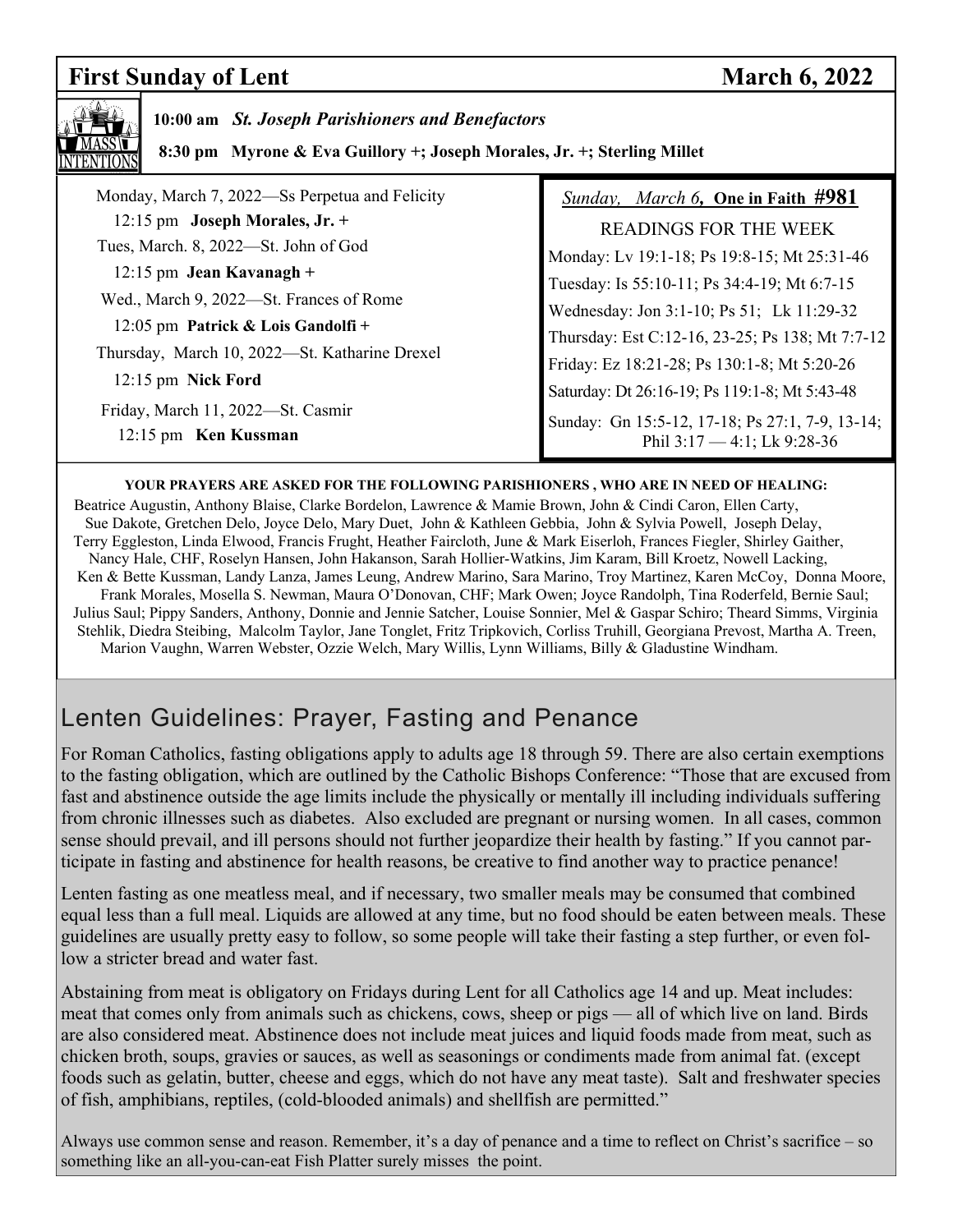*The word is near you, in your mouth and in your heart. — Romans 10:8*

**TREASURE & STEWARDSHIP February 27, Parish..…….…\$ 3,243.00**   *Thank you for your generosity!*  **Daylight Savings Time** begins on Sunday, March 13, 2022 **Stations of the Cross / Fish Fry**— Friday, April 1, 6:30 pm **Confessions** will be available in all parishes from 5:00 p.m. — 6:30 p.m. on these Wednesdays during Lent: March 23, 2022, March 30, 2022 and April 6, 2022.

The **Rite of Election and the call to Continuing Conversion** will be celebrated at St. Ann Church and Shrine, in Metairie, on Sunday, March 6, 2022, at 2:00 PM . We pray for Rolly and Robin who are entering the *stage of prayer and purification* and who will be welcomed by Archbishop Aymond as their names are announced to the assembly and all are prayed for in this Lenten Prayer Service.



#### **TODAY'S READINGS**

**First Reading** — The Israelites show their faith by offering the LORD first fruits of the products of their new land (Deuteronomy 26:4-10). **Psalm** — Be with me, Lord, when I am in trouble (Ps 91). **Second Reading** — All who express faith in the risen Christ and confess that he is Lord will be saved (Romans 10:8-13).

**Gospel** — Jesus was led into the desert by the Spirit and was tempted (Luke 4:1-13).

## **IN THE DESERT**

Jesus was led by the Spirit into the desert for forty days, and then the devil tested him. Moses and the Israelites had been in the desert for forty years before being led to the land of milk and honey. There were times when they called out to God, sure that, as Saint Paul wrote to the Romans, "everyone who calls on the name of the Lord will be saved." We sometimes spend time in the desert as well. Not a literal desert most of the time, but a desert in which it seems difficult to perceive God's presence, times when we face difficulty and are tempted to leave God's ways behind. On this First Sunday of Lent, Jesus shows us what to do in these moments: stand firm and trust in God.

## **Pope Francis'** *February* **Intention**

*For a Christian response to bioethical challenges.* We pray for Christians facing new bioethical challenges; may they continue to defend the dignity of all human life with prayer and action.

#### **SANCTUARY CANDLE AND MASS INTENTIONS**

 The Sanctuary Candle this week is in memory of **Joseph Morales, Jr.** To reserve the Sanctuary Candle in memory of someone or a special intention, call the church office (504-522-3186). The offering is \$15 for one week. The offering for Mass intentions is \$5.00.

#### **CHARTER FOR THE PROTECTION OF CHILDREN AND YOUNG PEOPLE**

In response to the Charter for the Protection of Children and Young People from the United States Conference of Catholic Bishops, the Archdiocese of New Orleans continues to make the Hot Line available for anyone who has been hurt or sexually abused by anyone who works for the Church. The Hot Line continues to be available; the number is (504) 522-5019. In continuing our commitment to support and to heal, we invite and encourage individuals who have been hurt or sexually abused recently or in the past by clergy, religious or other employees of the Archdiocese to call our Hot Line and your message will be received confidentially by a mental health professional. Anyone can make a direct call during regular business hours to the Victims' Assistance Coordinator at (504) 861-6253.